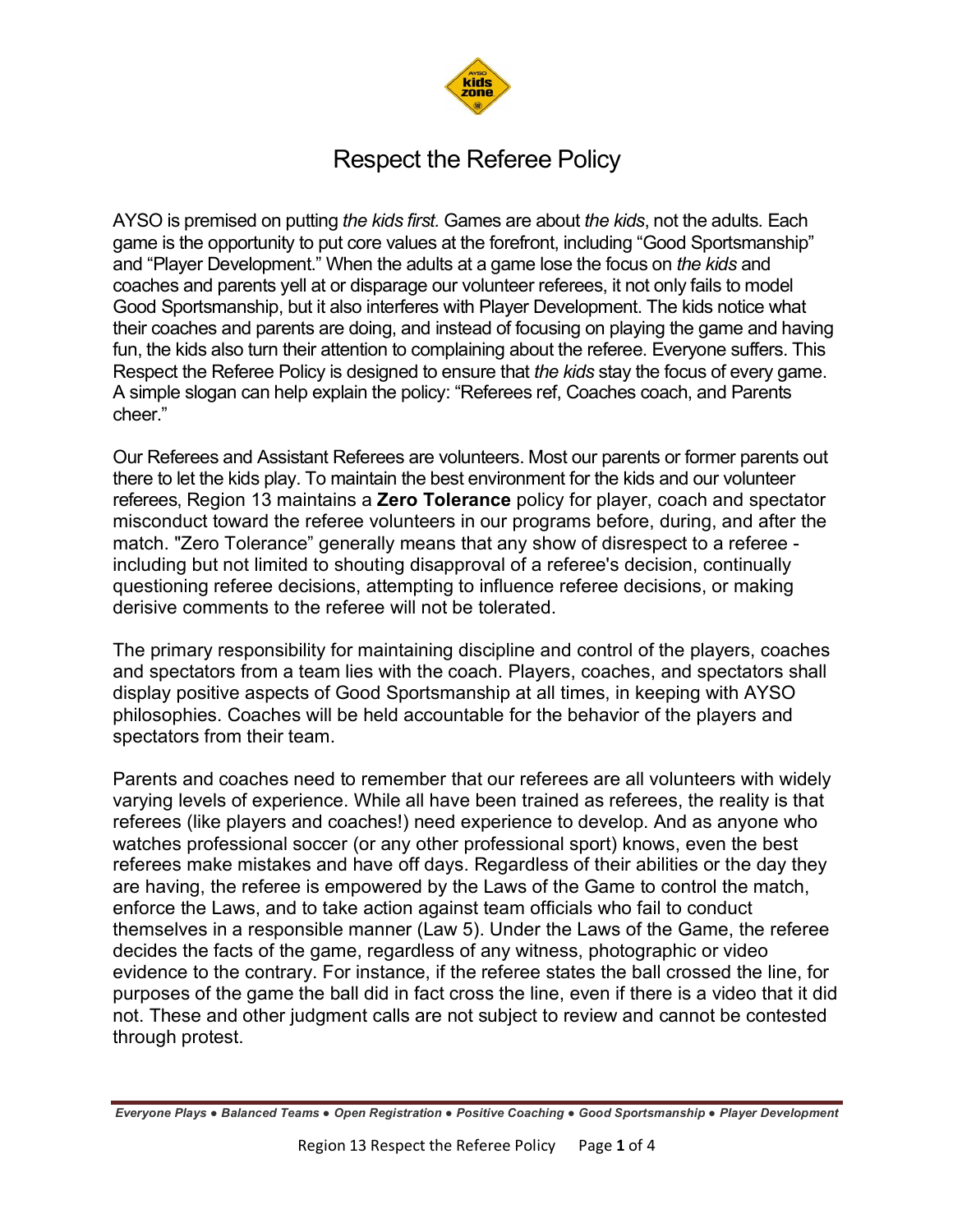

In addition to ensuring that matches are conducted with appropriate conduct, Region 13 is committed to the development and improvement of our referees. Coaches should communicate concerns or recommendations for improving a referee's performance to your Regional Referee Administrator, Division Coordinator, or Regional Commissioner. Please remember that for most things this person is your first line of communication. Parents who have concerns should discuss the situation with their coach and allow the coach to communicate the concerns.

To be clear, the following are all examples of *unacceptable* behavior by coaches and parents:

- "C'mon Ref!"
- "That's a terrible call."
- "This ref doesn't know what he's doing."
- "Get it together ref, someone is going to get hurt."
- "Call it both ways, ref!"
- "Don't worry kids, we're playing against 12 today."
- Stepping onto the field.
- Coaches leaving the technical area (10 yards from center line).
- Language that can't be used in a G rated move.
- Includes comments made out loud, even if not specifically directed to the Referee or Assistant Referee -"I was just talking to my assistant coach" does *not* justify inappropriate comments.

Coaches and spectators are *not* entitled to explanations of referee decisions. Coaches (not spectators) may *politely* ask for explanations, but the referee is not required to explain, and often will wait to have a conversation at half time or after the game. *Asking a question should never be a stealth argument with the referee.*

While we hope that this policy is taken to heart by all coaches and parents, we nonetheless want to make clear that there are immediate and extended consequences that will arise for the failure to respect referees before, during, and after matches.

With respect to coaches, Referees have the authority to warn, caution (show a yellow card), or dismiss (show a red card) coaches who do not conduct themselves responsibly and in accordance with this policy. *There is no requirement that a warning or caution be given before a coach is dismissed (shown a red card); the steps the referee will take will depend on the severity of the actions by the coach.* While only the Referee (not the Assistant Referees) has the authority to caution or dismiss a coach, Assistant Referees may recommend that a coach be cautioned or dismissed, and those recommendations will generally be followed by the Referee.

Abusive behavior by a coach is grounds for *immediate* dismissal (red card). Examples of abusive behavior include loud and personal yelling, physical intimidation, or entering the field to argue with a referee

*Everyone Plays ● Balanced Teams ● Open Registration ● Positive Coaching ● Good Sportsmanship ● Player Development*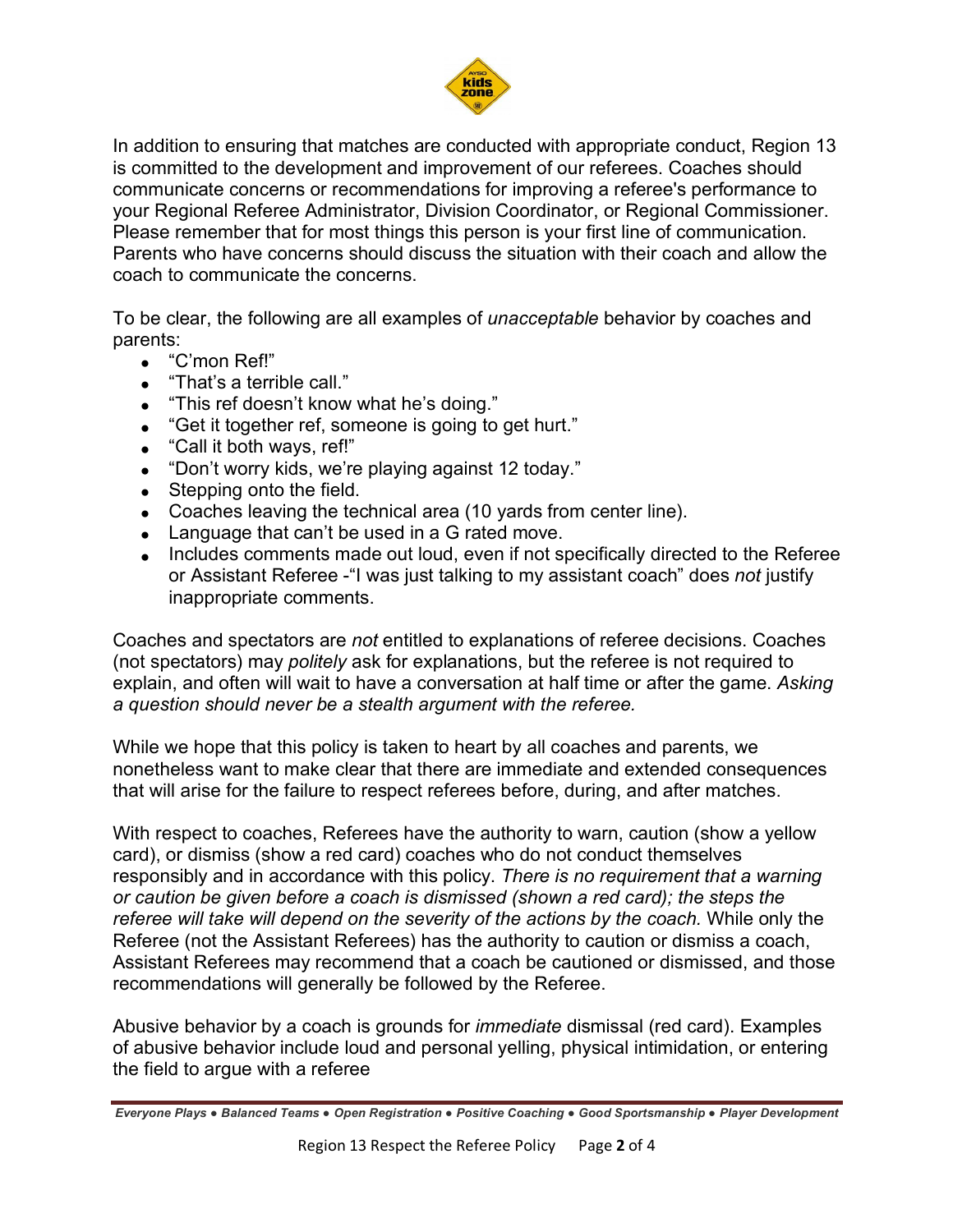

We not only have youth who play soccer, but we also have youth who volunteer as Referees and Assistant Referees. *Coaches must be particularly vigilant about their behavior (and that of spectators) to our youth Referees and Assistant Referees.* The level at which misbehavior will result in dismissal is much lower when directed at youth referees. (Our youth referees are often referred to as "PRO" referees; PRO stands for "Player Referee Organization.")

If the Referee dismisses a coach, then the coach must leave the sight and sound of the field (including after the match has ended). The Referee will not restart the game until the coach does so. *If the coach does not immediately leave, the Referee will terminate the game and report the incident to the Region. (The Region will determine appropriate sanctions, which will typically include a forfeit and additional suspension of the coach.)*

Coaches are responsible for the behavior of their spectators. When spectators (most often this means parents) are not behaving appropriately, the Referee or Assistant Referee may ask the coach to control the spectators in general or direct the coach to particular spectators causing a problem. Where the problem continues (or if the problem is severe in the first instance), the Referee will advise the coach that the game will not continue until the spectator has left the sight and sound of the field. The coach is responsible for speaking to the spectator and ensuring the spectator leaves. If the Referee deems it appropriate, the Referee may assist the coach in communicating the requirement to the spectator, but in no circumstance is the referee expected to explain the decision to or negotiate with the spectator. If the spectator does not leave promptly, the Referee will terminate the game. In the event the game is terminated, the Region will determine the appropriate sanctions. The Region may also take actions with respect to teams or spectators based on inappropriate behavior, even if no one was required to leave.

Referees will report warnings, cautions, and send offs of coaches and dismissals of parents on the game reports to inform the Region of the misconduct.

Any coach who is dismissed from a game or spectator who is asked to leave a game will face additional discipline as determined by the Regional Commissioner or a Discipline Committee established by the Regional Commissioner. *A minimum one game suspension will apply to any coach or spectator dismissed.* [unless the Regional Commissioner grants an unusual exception to the minimum ban].

The length of the suspension may be increased where conduct is severe, such as

- Misbehavior involved a youth referee
- The person has been previously dismissed from a game.
- The person entered the field.
- There was misconduct directed at a player.

*Everyone Plays ● Balanced Teams ● Open Registration ● Positive Coaching ● Good Sportsmanship ● Player Development*